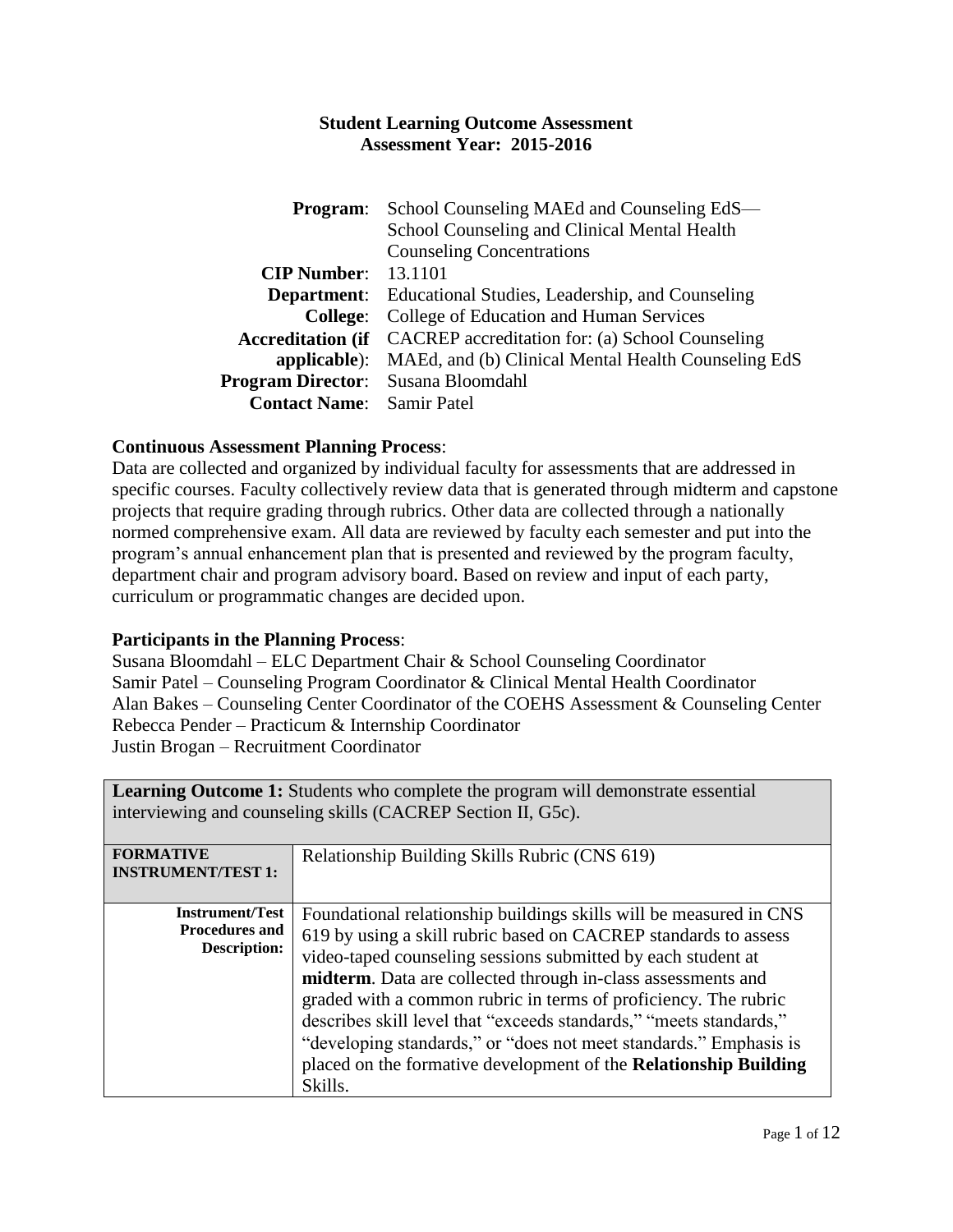| <b>Criteria for Success:</b>                                                                  | At least 90% of students will "exceed standards" according to                                                                                                                                                                                                                                                                                             |
|-----------------------------------------------------------------------------------------------|-----------------------------------------------------------------------------------------------------------------------------------------------------------------------------------------------------------------------------------------------------------------------------------------------------------------------------------------------------------|
|                                                                                               | faculty evaluation and application of the skill rubric.                                                                                                                                                                                                                                                                                                   |
| <b>Results and Analysis:</b>                                                                  | 84% of students ( $n = 21$ ) during the fall 2014 and spring 2014                                                                                                                                                                                                                                                                                         |
|                                                                                               | semester met standards for relationship building skills at midterm.                                                                                                                                                                                                                                                                                       |
|                                                                                               | Results indicate that though the majority of this sample of students                                                                                                                                                                                                                                                                                      |
|                                                                                               | demonstrated foundational counseling skills, demonstration of the                                                                                                                                                                                                                                                                                         |
|                                                                                               | skills at a high level was not observed.                                                                                                                                                                                                                                                                                                                  |
| <b>Changes Made in</b>                                                                        | It suspected that since this is the first time students are actually                                                                                                                                                                                                                                                                                      |
| Response to the                                                                               | demonstrating counseling skills, the criteria for success for this                                                                                                                                                                                                                                                                                        |
| <b>Assessment Process or</b>                                                                  | learning outcome might be too ambitious. As a result of this finding,                                                                                                                                                                                                                                                                                     |
| <b>Results:</b>                                                                               | the counseling program revised the achievement target to "At least"                                                                                                                                                                                                                                                                                       |
|                                                                                               | 90% of students will "meet standards" according to faculty                                                                                                                                                                                                                                                                                                |
|                                                                                               | evaluation and application of the skill rubric."                                                                                                                                                                                                                                                                                                          |
| <b>FORMATIVE</b>                                                                              | Working Stage Skills Rubric (CNS 619)                                                                                                                                                                                                                                                                                                                     |
| <b>INSTRUMENT/TEST 2:</b>                                                                     |                                                                                                                                                                                                                                                                                                                                                           |
|                                                                                               |                                                                                                                                                                                                                                                                                                                                                           |
| <b>Instrument/Test</b>                                                                        | Foundational working stage counseling skills will be measured in                                                                                                                                                                                                                                                                                          |
| <b>Procedures and</b>                                                                         | CNS 619 by using a skill rubric based on CACREP standards to                                                                                                                                                                                                                                                                                              |
| <b>Description:</b>                                                                           | assess video-taped counseling sessions submitted by each student at                                                                                                                                                                                                                                                                                       |
|                                                                                               | the end of the course. Data are collected through in-class                                                                                                                                                                                                                                                                                                |
|                                                                                               | assessments and graded with a common rubric in terms of                                                                                                                                                                                                                                                                                                   |
|                                                                                               | proficiency. The rubric describes skill level that "exceeds standards,"                                                                                                                                                                                                                                                                                   |
|                                                                                               | "meets standards," "developing standards," or "does not meet                                                                                                                                                                                                                                                                                              |
|                                                                                               | standards." Emphasis is placed on the formative development of the                                                                                                                                                                                                                                                                                        |
|                                                                                               | <b>Working Stage Skills.</b>                                                                                                                                                                                                                                                                                                                              |
| <b>Criteria for Success:</b>                                                                  |                                                                                                                                                                                                                                                                                                                                                           |
|                                                                                               | faculty evaluation and application of the skill rubric (CACREP                                                                                                                                                                                                                                                                                            |
|                                                                                               | Section II: G.5.b; G.5.c).                                                                                                                                                                                                                                                                                                                                |
| <b>Results and Analysis:</b>                                                                  | 100% of students ( $n = 19$ ) during the fall 2015 and spring 2016                                                                                                                                                                                                                                                                                        |
|                                                                                               | semester met or exceeded standards for working stage skills at the                                                                                                                                                                                                                                                                                        |
|                                                                                               | conclusion of their respective semesters. Furthermore, 68% of the                                                                                                                                                                                                                                                                                         |
|                                                                                               | students from this sample exceeded standards. Results indicate that                                                                                                                                                                                                                                                                                       |
|                                                                                               | by the end of the semester most students are gaining the ability to                                                                                                                                                                                                                                                                                       |
|                                                                                               | deepen the clinical session.                                                                                                                                                                                                                                                                                                                              |
| <b>Changes Made in</b>                                                                        | During the fall 2016 and spring 2017 semesters, a focus on case                                                                                                                                                                                                                                                                                           |
|                                                                                               | conceptualization skills will be targeted to help students develop and                                                                                                                                                                                                                                                                                    |
|                                                                                               | refine skills that promote the therapeutic alliance.                                                                                                                                                                                                                                                                                                      |
|                                                                                               |                                                                                                                                                                                                                                                                                                                                                           |
| <b>INSTRUMENT/TEST 1:</b>                                                                     |                                                                                                                                                                                                                                                                                                                                                           |
|                                                                                               |                                                                                                                                                                                                                                                                                                                                                           |
|                                                                                               |                                                                                                                                                                                                                                                                                                                                                           |
|                                                                                               |                                                                                                                                                                                                                                                                                                                                                           |
| <b>Response to the</b><br><b>Assessment Process or</b><br><b>Results:</b><br><b>SUMMATIVE</b> | At least 90% of students will "exceed standards" according to<br>Midpoint Clinical Application Exam Rubric (taken after completing<br>30 credit hours & when in the semester of or after taking CNS 790;<br>however, this exam assess the mastery level of foundational<br>counseling knowledge, which is required prior to the internship<br>experience) |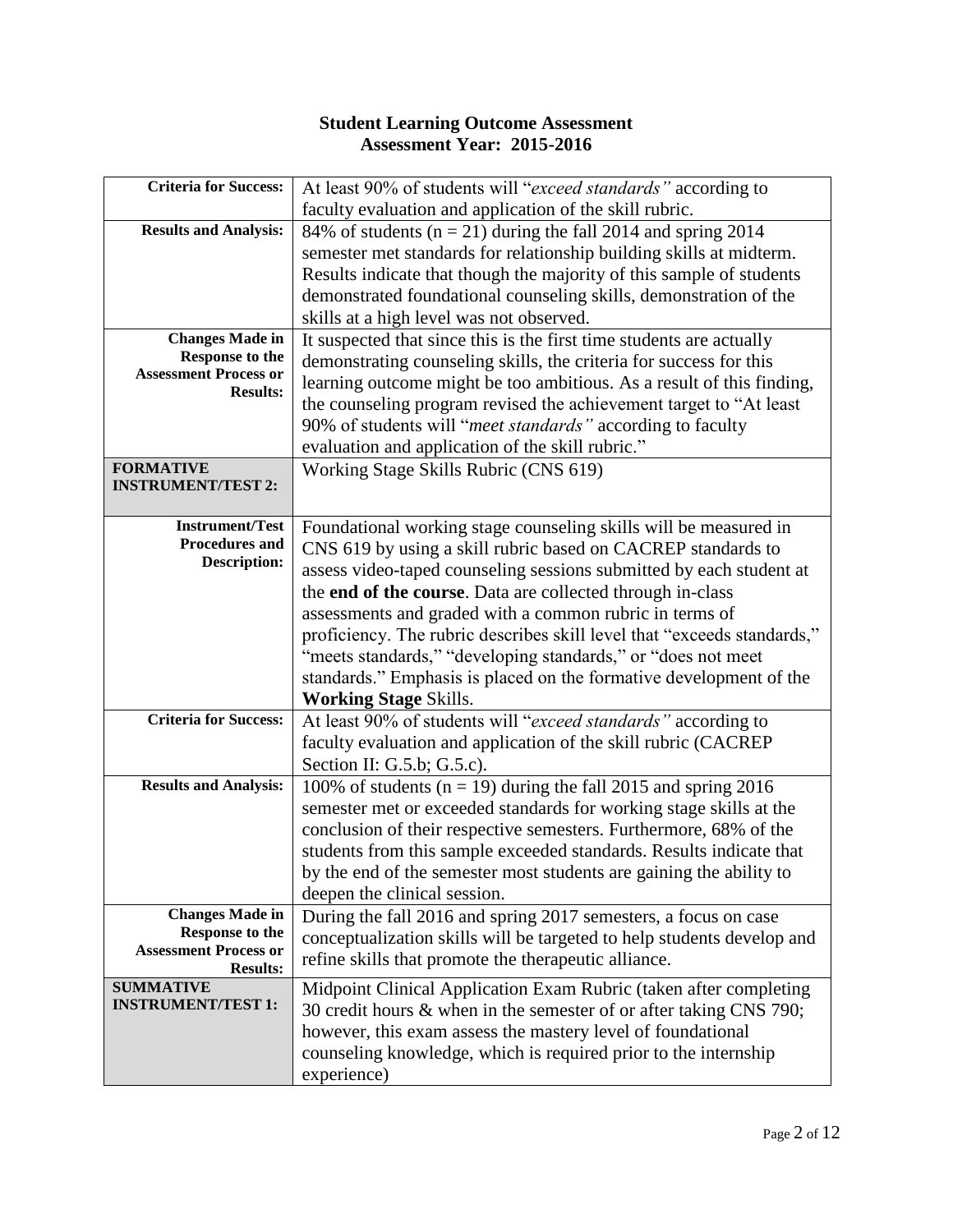| <b>Instrument/Test</b>       | The Midpoint Clinical Application Exam is a written exam that consists     |
|------------------------------|----------------------------------------------------------------------------|
| Procedures and               | of two case studies that will assess student understanding of              |
| <b>Description:</b>          | foundational counseling principles (i.e., building clinical                |
|                              | relationships, multicultural awareness, theoretical awareness and          |
|                              | ethical and professional understanding). The Midpoint Clinical             |
|                              |                                                                            |
|                              | Application Exam is read independently and anonymously by a                |
|                              | minimum of two counseling program faculty readers. Evaluation is           |
|                              | based on (a) organizational ability, (b) demonstrated knowledge of         |
|                              | relevant literature, (c) conceptual understanding, (d) ability to defend a |
|                              | given position, (e) clarity of presentation, and (f) CACREP standards.     |
| <b>Criteria for Success:</b> | At least 80% of students will "meet standards" on the criteria             |
|                              | specific to the <i>building clinical relationships</i> for the Midpoint    |
|                              | Clinical Application Exam.                                                 |
| <b>Results and Analysis:</b> | For the adult case study, 100% ( $n = 17$ ) met or exceeded standards      |
|                              | on the criteria for building clinical relationships on the first attempt   |
|                              | (13 students exceeded standards).                                          |
|                              |                                                                            |
|                              |                                                                            |
|                              | For the child/adolescent case study, 88% ( $n = 17$ ) met or exceeded      |
|                              | standards on the criteria for building clinical relationships on the first |
|                              | attempt. The two students who did not pass the building clinical           |
|                              | relationships criteria during the first attempt, did pass in the second    |
|                              | attempt by meeting standards for this criteria.                            |
|                              |                                                                            |
|                              | As this exam is given at midpoint in their program, it stands to           |
|                              | reason that not all students will be able to demonstrate the skills that   |
|                              | are necessary to build clinical relationships. Findings suggest that       |
|                              | with some direct feedback, students can meet standards.                    |
| <b>Changes Made in</b>       | When comparing scores from the 2014-2015 academic year with                |
| <b>Response to the</b>       |                                                                            |
| <b>Assessment Process or</b> | scores from 2015-2016 academic year, results suggest that the              |
| <b>Results:</b>              | counseling faculty efforts to increase the number of case studies in       |
|                              | foundational counseling classes yielded significant improvement as         |
|                              | evidenced by first time pass rates (100% on adult case studies and         |
|                              | 82% on child/adolescent case studies). The program will continue to        |
|                              | implement these changes; also, questions and rubrics will be adjusted      |
|                              | to better capture relationship building skills.                            |
| <b>SUMMATIVE</b>             | Oral Defense Presentation Rubric (CNS 795)                                 |
| <b>INSTRUMENT/TEST 2:</b>    |                                                                            |
|                              |                                                                            |
| <b>Instrument/Test</b>       | Relationship building and working stage counseling skills will be          |
| Procedures and               | measured in Internship II (CNS 795) using a skill rubric to assess         |
| <b>Description:</b>          | video-taped counseling sessions presented during an Oral Defense by        |
|                              | each student at the end of the course. Data are collected through a        |
|                              | formal presentation to two counseling faculty and one non-                 |
|                              | counseling ELC Department member. Student's ability to verbally            |
|                              |                                                                            |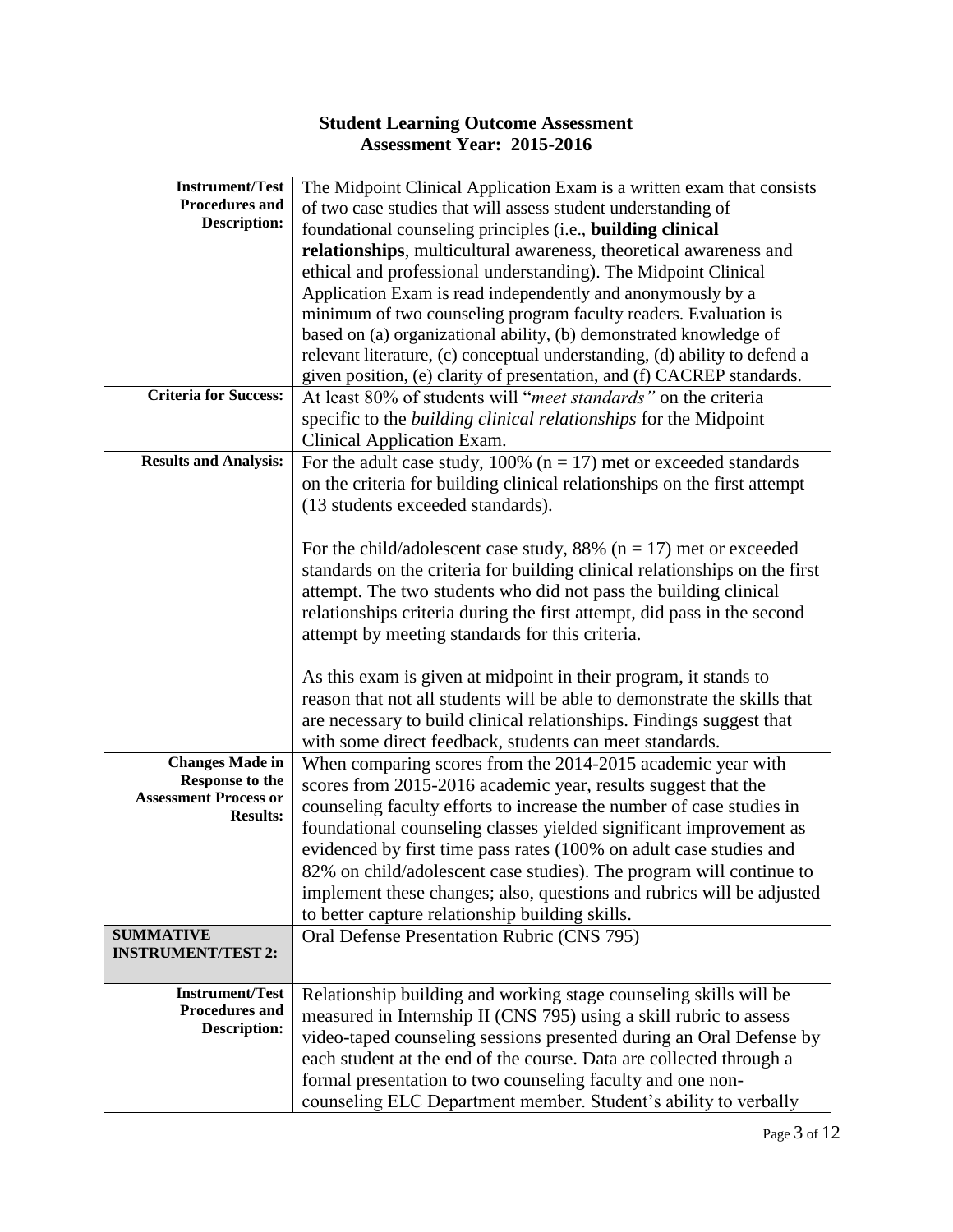|                                                 | describe and demonstrate intentionality of counseling skills will be    |  |
|-------------------------------------------------|-------------------------------------------------------------------------|--|
|                                                 | evaluated.                                                              |  |
| <b>Criteria for Success:</b>                    | At least 80% of students will " <i>meet standards</i> " on the criteria |  |
|                                                 | specific to the video demonstration that highlights relationship        |  |
|                                                 | building and working stage counseling skills for the Oral Defense       |  |
|                                                 | presentation.                                                           |  |
| <b>Results and Analysis:</b>                    | 100% of students ( $n = 11$ ) met or exceeded the video demonstration   |  |
|                                                 | that highlights relationship building and working stage counseling      |  |
|                                                 | skills standard (two students exceeded standards).                      |  |
|                                                 |                                                                         |  |
|                                                 | These results indicate that, given this sample, students at the         |  |
|                                                 | conclusion of Internship II have the necessary skills to develop and    |  |
|                                                 | maintain a therapeutic alliance, while also possessing the skills to    |  |
|                                                 | enhance client welfare.                                                 |  |
| <b>Changes Made in</b>                          | During the fall 2016 and spring 2017 semesters, faculty who teach       |  |
| Response to the                                 | Internship I and Internship II (CNS 794 & CNS 795) will provide         |  |
| <b>Assessment Process or</b><br><b>Results:</b> | supervision that specifically helps students to the develop strong      |  |
|                                                 | therapeutic alliances with clients.                                     |  |

Learning Outcome 2: Students who complete the program will demonstrate an ability to understand diverse cultural attitudes, beliefs, understandings, and acculturative experiences, including specific experiential learning activities (CACREP Section II, G2b).

| <b>FORMATIVE</b><br><b>INSTRUMENT/TEST 1:</b>                          | Multicultural pretest and posttest assessment (CNS 671)                                                                                                                                                                                                                                                                                                                                                                                                                                                                                                 |
|------------------------------------------------------------------------|---------------------------------------------------------------------------------------------------------------------------------------------------------------------------------------------------------------------------------------------------------------------------------------------------------------------------------------------------------------------------------------------------------------------------------------------------------------------------------------------------------------------------------------------------------|
| <b>Instrument/Test</b><br><b>Procedures and</b><br><b>Description:</b> | Student's formative development of multicultural counseling<br>awareness and skills will be measured by administering the<br>Multicultural Counseling Awareness, Knowledge and Skills Survey<br>(MAKSS) in CNS 671 as a pretest and posttest. Student growth is<br>documented in each of the three subtest areas.                                                                                                                                                                                                                                       |
| <b>Criteria for Success:</b>                                           | At least 80% of students will demonstrate growth in the subtest areas<br>of the MAKSS.                                                                                                                                                                                                                                                                                                                                                                                                                                                                  |
| <b>Results and Analysis:</b>                                           | The MAKSS-C was designed as a self-assessment (Likert scale<br>ranging from 1 to 4) of multicultural counseling and assess three<br>subscales (10 items per scale): (a) awareness, (b) knowledge and (c)<br>skills. The students were asked to complete MAKSS-C twice during<br>the semester; once at the start of the semester in order to establish a<br>baseline and once at the end of the semester in order to measure<br>progression among the three subscales and total score.<br>Collecting periods: spring $2016 \&$ summer $2016$<br>$n = 24$ |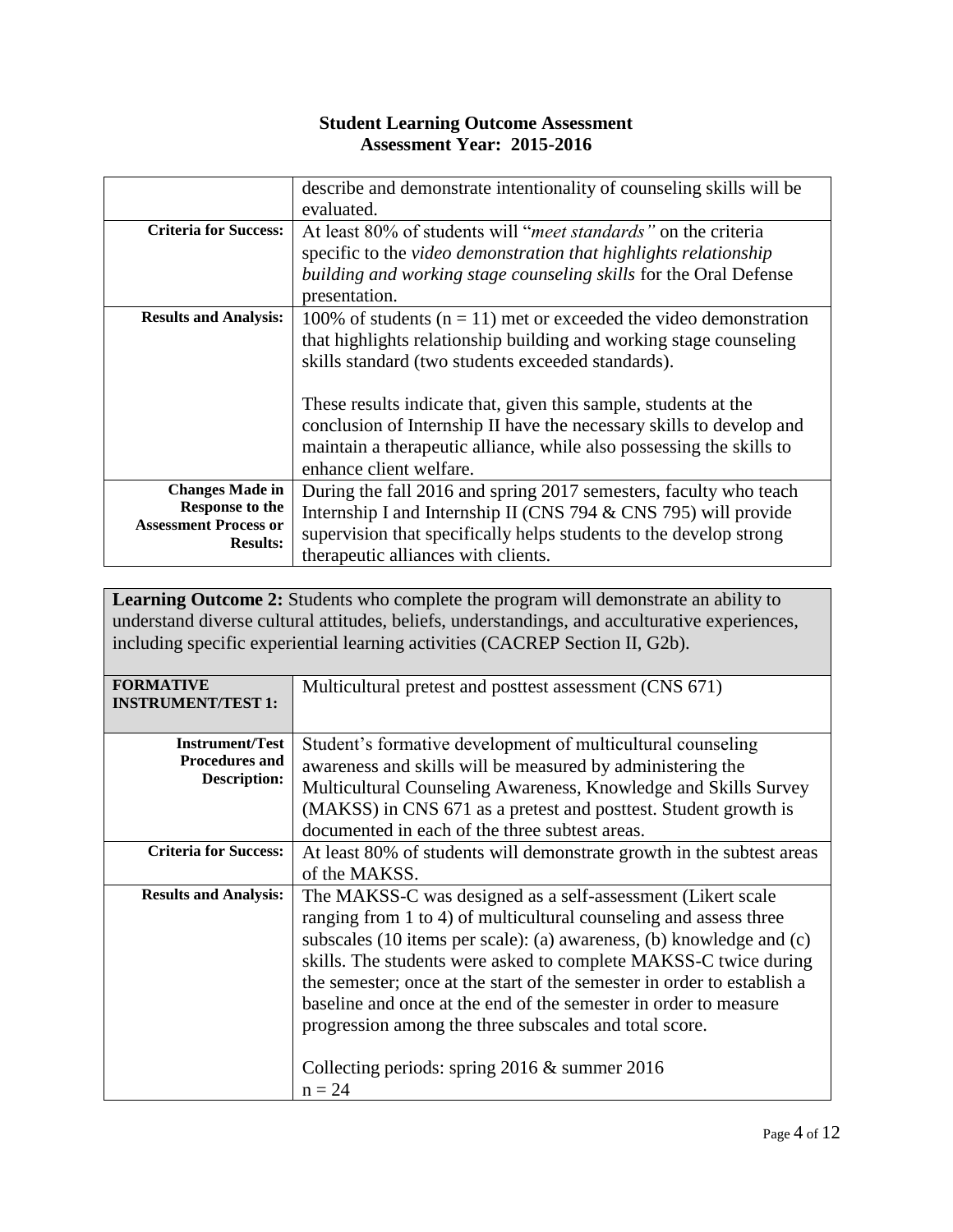|                                                  | Awareness<br>Pre/Post                                                                                                                                                                                 | Knowledge<br>Pre/Post                                                                                     | <b>Skills</b><br>Pre/Post | Total<br>Pre/Post |                                                                        |
|--------------------------------------------------|-------------------------------------------------------------------------------------------------------------------------------------------------------------------------------------------------------|-----------------------------------------------------------------------------------------------------------|---------------------------|-------------------|------------------------------------------------------------------------|
|                                                  | 25.7/28.8                                                                                                                                                                                             | 26.1/35.6                                                                                                 | 23.5/33.0                 | 75.4/97.4         |                                                                        |
|                                                  |                                                                                                                                                                                                       | The results indicate an increase in all areas as it relates to                                            |                           |                   |                                                                        |
|                                                  | minimally.                                                                                                                                                                                            |                                                                                                           |                           |                   | multicultural competence. However, the awareness domain increased      |
| <b>Changes Made in</b><br><b>Response to the</b> | It seems that students' self-awareness scores continued to increase,                                                                                                                                  |                                                                                                           |                           |                   |                                                                        |
| <b>Assessment Process or</b><br><b>Results:</b>  | when comparing the 2015 scores with the 2014 scores. However,<br>growth in awareness of others continues to be limited. Thus, this<br>concept will be addressed more soundly via class discussions in |                                                                                                           |                           |                   |                                                                        |
|                                                  | future semesters.                                                                                                                                                                                     |                                                                                                           |                           |                   |                                                                        |
| <b>FORMATIVE</b><br><b>INSTRUMENT/TEST 2:</b>    |                                                                                                                                                                                                       | Cultural Exposure Rubric (CNS 671)                                                                        |                           |                   |                                                                        |
|                                                  |                                                                                                                                                                                                       |                                                                                                           |                           |                   |                                                                        |
| <b>Instrument/Test</b><br><b>Procedures and</b>  |                                                                                                                                                                                                       | Self-awareness, an understanding of diversity, and comprehension of                                       |                           |                   |                                                                        |
| <b>Description:</b>                              | systemic maintenance of oppression will be measured in CNS 671 by<br>the cultural exposure rubric that is based on CACREP standards.                                                                  |                                                                                                           |                           |                   |                                                                        |
|                                                  | Each student will interview two adults who are culturally or                                                                                                                                          |                                                                                                           |                           |                   |                                                                        |
|                                                  | ethnically different from him/herself. The students then submits a 3                                                                                                                                  |                                                                                                           |                           |                   |                                                                        |
|                                                  |                                                                                                                                                                                                       |                                                                                                           |                           |                   | to 5 page paper, in which the following criteria are assessed: (a)     |
|                                                  |                                                                                                                                                                                                       | description of how assignment fosters understanding of the                                                |                           |                   |                                                                        |
|                                                  |                                                                                                                                                                                                       |                                                                                                           |                           |                   | experience of diverse clients, and (b) description of how oppression / |
| <b>Criteria for Success:</b>                     |                                                                                                                                                                                                       | racism is maintained within the system.<br>At least 80% of students will "meet standards" on the Cultural |                           |                   |                                                                        |
|                                                  | Exposure project.                                                                                                                                                                                     |                                                                                                           |                           |                   |                                                                        |
| <b>Results and Analysis:</b>                     |                                                                                                                                                                                                       |                                                                                                           |                           |                   | In a sample of 26 students, 73% exceeded standards and 23% met         |
|                                                  |                                                                                                                                                                                                       |                                                                                                           |                           |                   | standards. This result indicates the program is helping students to    |
|                                                  |                                                                                                                                                                                                       |                                                                                                           |                           |                   | become more self-aware as well as helping them to develop a greater    |
|                                                  |                                                                                                                                                                                                       | understanding of diversity and oppression.                                                                |                           |                   |                                                                        |
| <b>Changes Made in</b><br><b>Response to the</b> |                                                                                                                                                                                                       | To assist students in developing greater awareness of others,                                             |                           |                   |                                                                        |
| <b>Assessment Process or</b>                     | especially as it relates to the social justice, the assignment will be<br>adjusted so that the interview integrates questions related to the                                                          |                                                                                                           |                           |                   |                                                                        |
| <b>Results:</b>                                  |                                                                                                                                                                                                       | interviewees' perspectives of equity, social justice, and current                                         |                           |                   |                                                                        |
|                                                  | events.                                                                                                                                                                                               |                                                                                                           |                           |                   |                                                                        |
| <b>SUMMATIVE</b>                                 |                                                                                                                                                                                                       |                                                                                                           |                           |                   | Midpoint Clinical Application Exam Rubric (taken after completing      |
| <b>INSTRUMENT/TEST 1:</b>                        |                                                                                                                                                                                                       |                                                                                                           |                           |                   | 30 credit hours & when in the semester of or after taking CNS 790;     |
|                                                  |                                                                                                                                                                                                       | however, this exam assess the mastery level of foundational                                               |                           |                   |                                                                        |
|                                                  |                                                                                                                                                                                                       |                                                                                                           |                           |                   | counseling knowledge, which is required prior to the internship        |
|                                                  | experience)                                                                                                                                                                                           |                                                                                                           |                           |                   |                                                                        |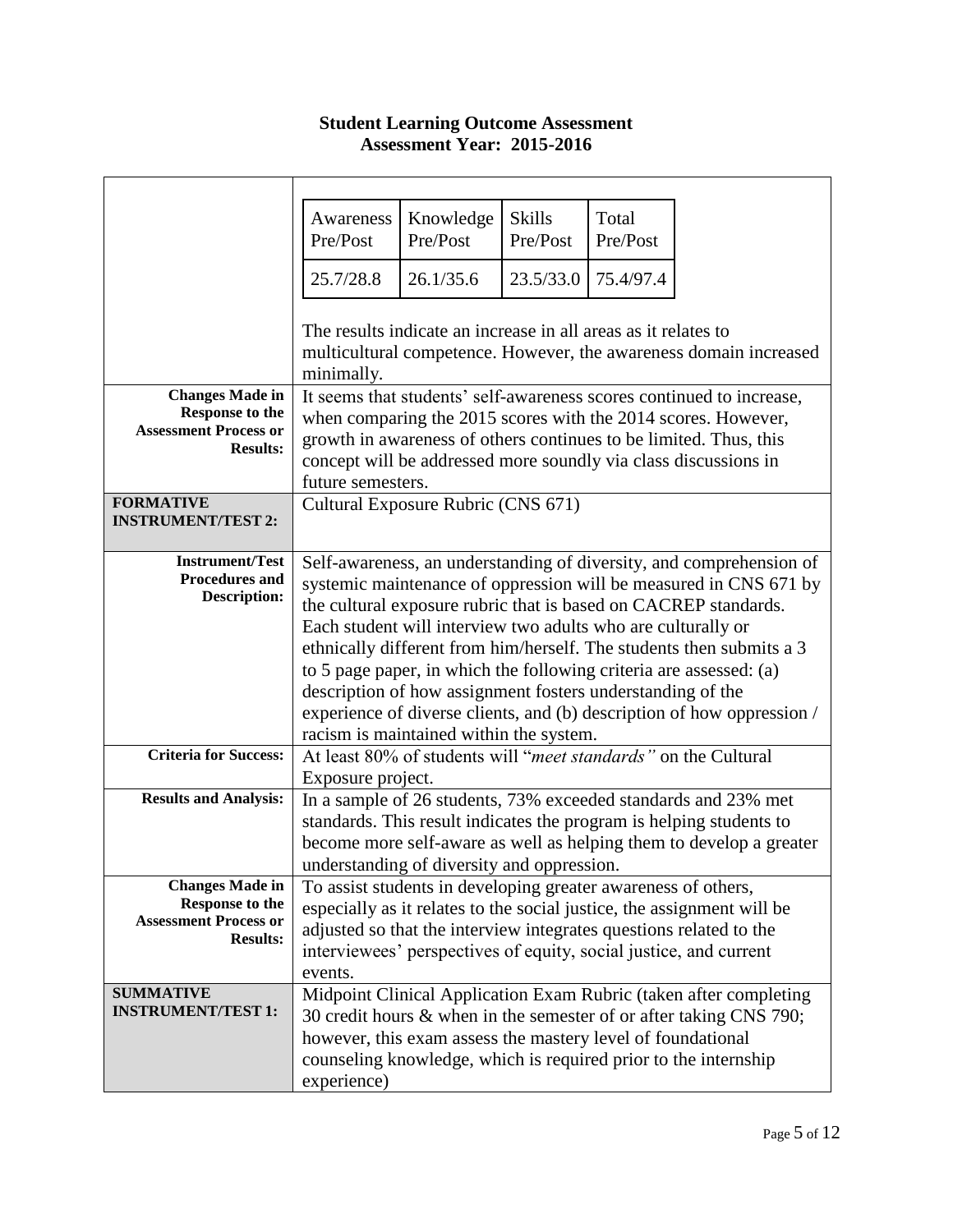| <b>Instrument/Test</b>                       | The Midpoint Clinical Application Exam is a written exam that consists     |
|----------------------------------------------|----------------------------------------------------------------------------|
| <b>Procedures and</b>                        | of two case studies that will assess student understanding of              |
| <b>Description:</b>                          | foundational counseling principles (i.e., building clinical relationships, |
|                                              | multicultural awareness, theoretical awareness and ethical and             |
|                                              | professional understanding). The Midpoint Clinical Application Exam        |
|                                              | is read independently and anonymously by a minimum of two                  |
|                                              | counseling program faculty readers. Evaluation is based on (a)             |
|                                              |                                                                            |
|                                              | organizational ability, (b) demonstrated knowledge of relevant             |
|                                              | literature, (c) conceptual understanding, (d) ability to defend a given    |
|                                              | position, (e) clarity of presentation, and (f) CACREP standards.           |
| <b>Criteria for Success:</b>                 | At least 80% of students will "meet standards" on the criteria             |
|                                              | specific to <i>multicultural awareness</i> for the Midpoint Clinical       |
|                                              | Application Exam.                                                          |
| <b>Results and Analysis:</b>                 | For the adult case study, 100% ( $n = 17$ ) met or exceeded standards      |
|                                              | on the criteria for multicultural awareness on the first attempt (nine     |
|                                              | students exceeded the standard).                                           |
|                                              |                                                                            |
|                                              | For the child/adolescent case study, 88% ( $n = 17$ ) met or exceeded      |
|                                              | standards on the criteria for multicultural awareness on the first         |
|                                              | attempt (eight students exceeded the standard). One student was able       |
|                                              |                                                                            |
|                                              | to the retake the exam; on the second attempt that student met the         |
|                                              | standard.                                                                  |
|                                              |                                                                            |
|                                              | As multicultural counseling is aspirational in nature, the results of      |
|                                              | this exam speak to the notion that students will continue to develop       |
|                                              | cultural counseling competencies as they experience diverse cases.         |
|                                              | Also, this exam demonstrates that with proper supervision, students        |
|                                              | are able to identify cultural counseling deficiencies that they may        |
|                                              | possess.                                                                   |
| <b>Changes Made in</b>                       | When comparing scores from the 2014-2015 academic year with                |
| <b>Response to the</b>                       | scores from 2015-2016 academic year, results suggest that the              |
| <b>Assessment Process or</b>                 | counseling faculty efforts to increase the number of diverse case          |
| <b>Results:</b>                              |                                                                            |
|                                              | studies in foundational counseling classes yielded significant             |
|                                              | improvement as evidenced by first time pass rates. The program will        |
|                                              | continue to implement these changes, also, questions and rubrics will      |
|                                              | be adjusted to better capture cultural competencies.                       |
| <b>SUMMATIVE</b>                             | Counselor Preparation Comprehensive Examination (CPCE; taken               |
| <b>INSTRUMENT/TEST 2:</b>                    | in the last semester or the semester prior to graduation)                  |
|                                              |                                                                            |
| <b>Instrument/Test</b>                       | Students will answer 16 multicultural specific questions on a              |
| <b>Procedures and</b><br><b>Description:</b> | nationally normed comprehensive exam.                                      |
|                                              |                                                                            |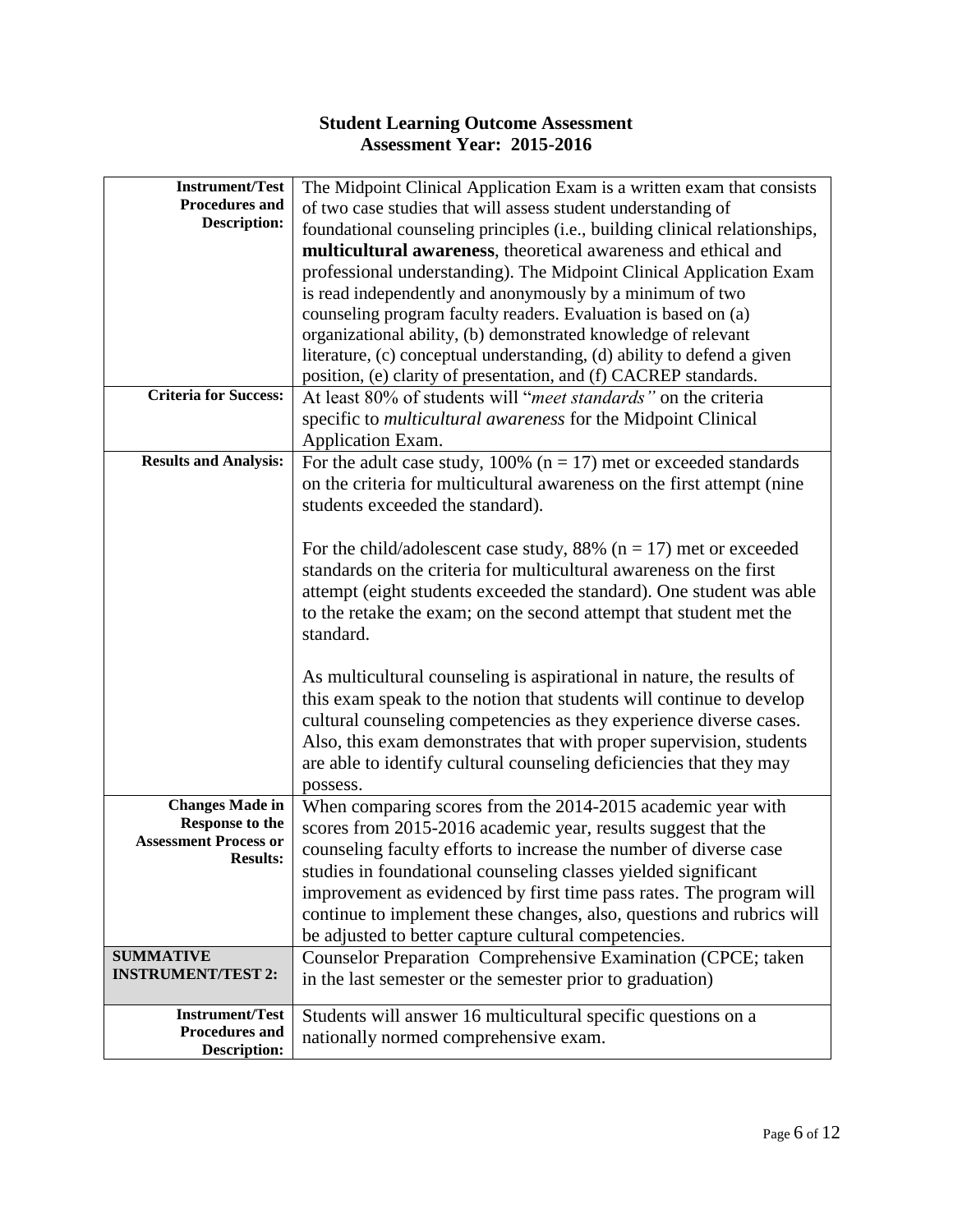| <b>Criteria for Success:</b>                                                                 | 80% of students will demonstrate competence by scoring higher than<br>national average on the Social and Cultural Diversity portion of the<br>exam.                                                                                                                                                                                                                                                    |
|----------------------------------------------------------------------------------------------|--------------------------------------------------------------------------------------------------------------------------------------------------------------------------------------------------------------------------------------------------------------------------------------------------------------------------------------------------------------------------------------------------------|
| <b>Results and Analysis:</b>                                                                 | Results from the fall 2015 and spring 2016 CPCE revealed that all<br>students ( $n = 7$ ) scored within or above one standard deviation of the<br>national average for the Social $&$ Cultural Diversity section of the<br>CPCE (one student scored above one standard deviation of the<br>national mean). However, only 57% of the students from this sample<br>scored at or above the national mean. |
|                                                                                              | Since all students were within or above one standard deviation of the<br>national mean, this finding suggests that our students demonstrate an<br>ability to understand diverse cultural attitudes, beliefs,<br>understandings, and acculturative experiences by the end of their<br>program.                                                                                                          |
| <b>Changes Made in</b><br>Response to the<br><b>Assessment Process or</b><br><b>Results:</b> | As this marks the second year where 80% of students failed to<br>surpass the national mean as it relates to the Social $&$ Cultural<br>Diversity section of the CPCE, the counseling program has elected to<br>adopt a new study guide for the CPCE.                                                                                                                                                   |

**Learning Outcome 3:** Students who complete the program will demonstrate knowledge and understanding of counseling theories (CACREP Section II, G5d).

| <b>FORMATIVE</b><br><b>INSTRUMENT/TEST 1:</b>                          | Theoretical Position Paper (CNS 624)                                                                                                                                                                                                                                                                                                                                                                                                                                           |
|------------------------------------------------------------------------|--------------------------------------------------------------------------------------------------------------------------------------------------------------------------------------------------------------------------------------------------------------------------------------------------------------------------------------------------------------------------------------------------------------------------------------------------------------------------------|
| <b>Instrument/Test</b><br><b>Procedures and</b><br><b>Description:</b> | Students will submit a detailed exploration of his/her preferred<br>counseling theory in CNS 624. The papers will be evaluated using a<br>common rubric to determine student's accurate understanding and<br>application of his/her counseling theory. The rubric describes<br>theoretical comprehension that "exceeds standards," "meets<br>standards," "developing standards," or "does not meet standards."                                                                 |
| <b>Criteria for Success:</b>                                           | At least 80% of students will " <i>meet standards</i> " on the Theoretical<br>Position Paper.                                                                                                                                                                                                                                                                                                                                                                                  |
| <b>Results and Analysis:</b>                                           | Students were assessed according to a set rubric that evaluated<br>writing quality and depth of understanding of theory. According to<br>the results, 89% of students ( $n = 18$ ) met or exceeded standards for<br>effective writing and appropriate understanding of a counseling<br>theory. These results indicated that more than half of "preclinical"<br>students, midway through the semester, are demonstrating a<br>comprehensive understanding of counseling theory. |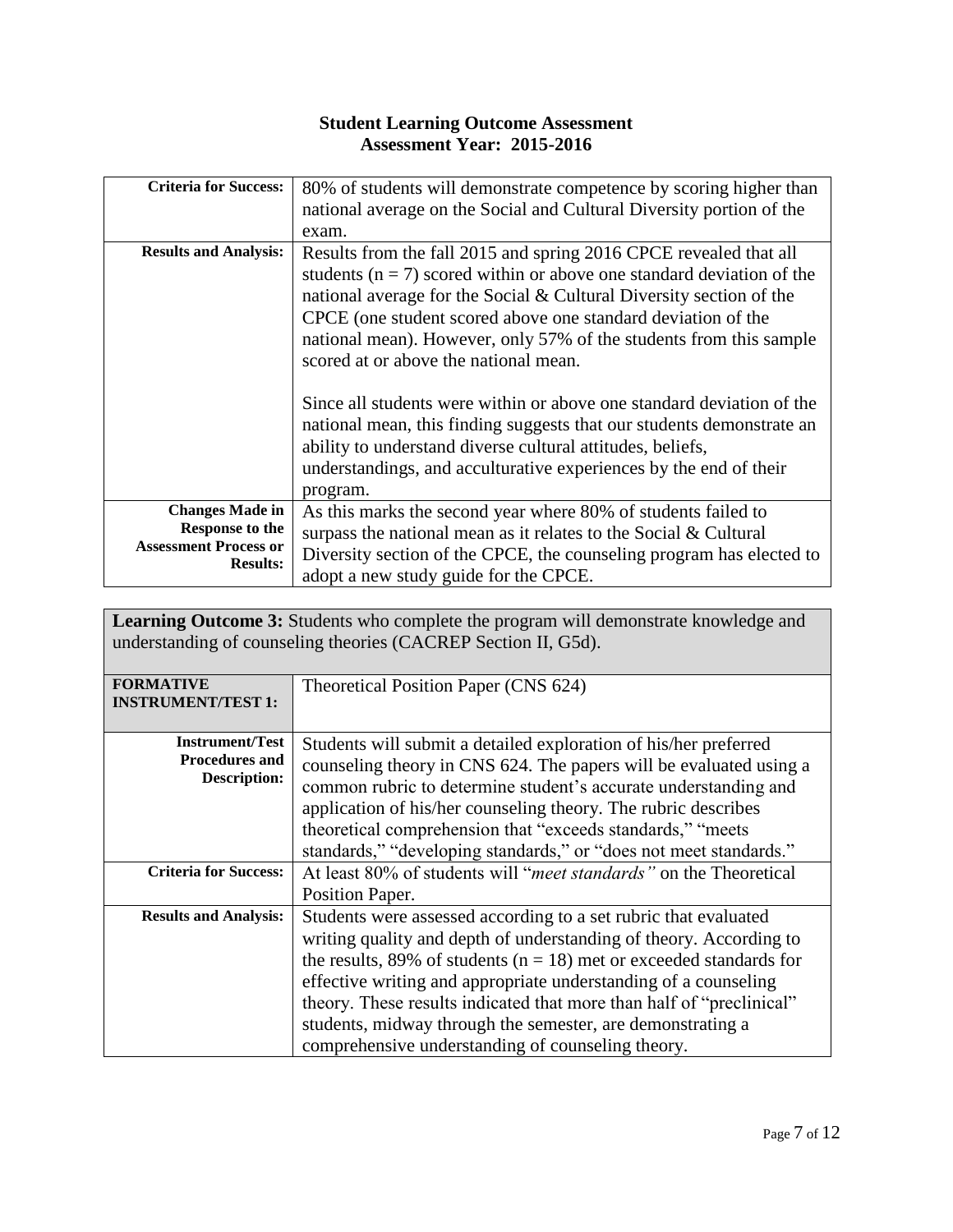| <b>Changes Made in</b><br><b>Response to the</b><br><b>Assessment Process or</b><br><b>Results:</b> | During the fall 2016 semester, case studies will be integrated during<br>course of the semester to help students conceptualize cases from a<br>number of theoretical perspectives.                                                                                                                                                                                                                                                                                                                                                                                                                                                                                                                              |
|-----------------------------------------------------------------------------------------------------|-----------------------------------------------------------------------------------------------------------------------------------------------------------------------------------------------------------------------------------------------------------------------------------------------------------------------------------------------------------------------------------------------------------------------------------------------------------------------------------------------------------------------------------------------------------------------------------------------------------------------------------------------------------------------------------------------------------------|
| <b>FORMATIVE</b><br><b>INSTRUMENT/TEST 2:</b>                                                       | In-class Exam (CNS 624)                                                                                                                                                                                                                                                                                                                                                                                                                                                                                                                                                                                                                                                                                         |
| <b>Instrument/Test</b><br><b>Procedures and</b><br><b>Description:</b>                              | At the end of the semester, an assessment that measures student<br>understanding of counseling theory will be given in CNS 624.                                                                                                                                                                                                                                                                                                                                                                                                                                                                                                                                                                                 |
| <b>Criteria for Success:</b>                                                                        | At least 90% of students will meet the outcome criteria for this<br>assessment.                                                                                                                                                                                                                                                                                                                                                                                                                                                                                                                                                                                                                                 |
| <b>Results and Analysis:</b>                                                                        | Students were assessed according to a set rubric that evaluated<br>writing quality and depth of understanding of multiple theories.<br>According to the results, 83% of students $(n = 18)$ met or exceeded<br>standards for effective writing and appropriate understanding of a<br>counseling theories. These results indicate that most students have a<br>solid understanding of counseling theories at the end of the semester.                                                                                                                                                                                                                                                                            |
| <b>Changes Made in</b><br><b>Response to the</b><br><b>Assessment Process or</b><br><b>Results:</b> | Due to the decrease in percentage of students who met or exceeded<br>the standards from midpoint to final during the fall 2015 semester, an<br>in-class exam will be given in the fall 2016 semester that assesses<br>each student's understanding of their identified counseling theory.                                                                                                                                                                                                                                                                                                                                                                                                                       |
| <b>SUMMATIVE</b><br><b>INSTRUMENT/TEST 1:</b>                                                       | Midpoint Clinical Application Exam Rubric (taken after completing<br>30 credit hours & when in the semester of or after taking CNS 790;<br>however, this exam assess the mastery level of foundational<br>counseling knowledge, which is required prior to the internship<br>experience)                                                                                                                                                                                                                                                                                                                                                                                                                        |
| <b>Instrument/Test</b><br><b>Procedures and</b><br><b>Description:</b>                              | The Midpoint Clinical Application Exam is a written exam that consists<br>of two case studies that will assess student understanding of<br>foundational counseling principles (i.e., building clinical relationships,<br>multicultural awareness, theoretical awareness, and ethical and<br>professional understanding). The Midpoint Clinical Application Exam<br>is read independently and anonymously by a minimum of two<br>counseling program faculty readers. Evaluation is based on (a)<br>organizational ability, (b) demonstrated knowledge of relevant<br>literature, (c) conceptual understanding, (d) ability to defend a given<br>position, (e) clarity of presentation, and (f) CACREP standards. |
| <b>Criteria for Success:</b>                                                                        | At least 80% of students will "meet standards" on the criteria<br>specific to theoretical awareness for the Midpoint Clinical<br>Application Exam.                                                                                                                                                                                                                                                                                                                                                                                                                                                                                                                                                              |
| <b>Results and Analysis:</b>                                                                        | For the adult case study, 88% ( $n = 17$ ) met or exceeded standards on the<br>criteria for theoretical awareness on the first attempt (nine students<br>exceeded standards).                                                                                                                                                                                                                                                                                                                                                                                                                                                                                                                                   |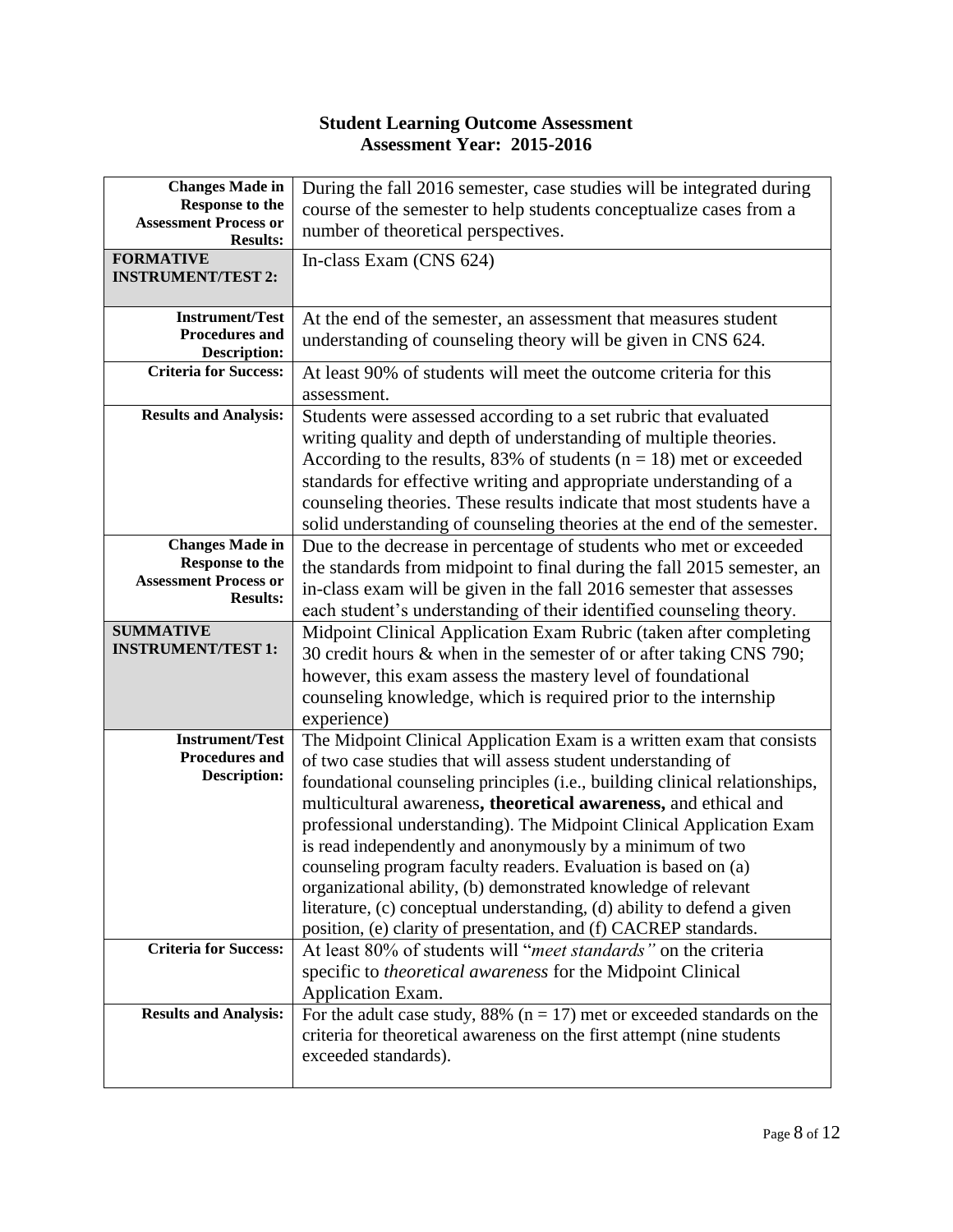|                                                                                                     | For the child/adolescent case study, 82% ( $n = 17$ ) met or exceeded<br>standards on the criteria for theoretical awareness on the first attempt<br>(six students exceeded standards). Two students had an opportunity to<br>retake the exam; one met standards and the other exceeded standards on<br>the second attempt.<br>As this exam is given at midpoint in their program, it stands to reason<br>that not all students will be able to demonstrate the skills needed to fully<br>conceptualize cases from a theoretical lens. However, findings suggest<br>that with some direct feedback, students can meet standards. |
|-----------------------------------------------------------------------------------------------------|----------------------------------------------------------------------------------------------------------------------------------------------------------------------------------------------------------------------------------------------------------------------------------------------------------------------------------------------------------------------------------------------------------------------------------------------------------------------------------------------------------------------------------------------------------------------------------------------------------------------------------|
| <b>Changes Made in</b><br><b>Response to the</b><br><b>Assessment Process or</b><br><b>Results:</b> | During the 2016-2017 academic year there will be a concerted effort to<br>provide case studies in the foundational counseling courses to better<br>prepare students for the midpoint clinical application exam. Also,<br>questions and rubrics for the midpoint exam will be adjusted to better<br>capture theoretical knowledge.                                                                                                                                                                                                                                                                                                |
| <b>SUMMATIVE</b><br><b>INSTRUMENT/TEST 2:</b>                                                       | Oral Defense Presentation Rubric (CNS 795)                                                                                                                                                                                                                                                                                                                                                                                                                                                                                                                                                                                       |
| <b>Instrument/Test</b><br><b>Procedures and</b><br><b>Description:</b>                              | The oral defense will assess a student's application of counseling<br>theory during CNS 795 via a three step process: (a) a submission of a<br>graduate paper on one's theoretical approach to counseling; (b) an<br>oral presentation of his/her understanding of the counseling theory;<br>and (c) showing of a video-recorded, internship session that<br>highlights the application of the counseling theory with an actual<br>client.                                                                                                                                                                                       |
| <b>Criteria for Success:</b>                                                                        | At least 80% of students will "meet standards" on the criteria<br>specific to the <i>oral presentation of his/her counseling theory</i> for the<br>Oral Defense presentation.                                                                                                                                                                                                                                                                                                                                                                                                                                                    |
| <b>Results and Analysis:</b>                                                                        | 100% of students ( $n = 11$ ) met or exceeded the oral presentation of<br>his/her counseling theory (three students exceeded the standard).<br>These results indicate that, given this sample, students, at the<br>conclusion of the Internship II have the necessary skills to<br>conceptualize cases through the lens of their counseling theory.                                                                                                                                                                                                                                                                              |
| <b>Changes Made in</b><br><b>Response to the</b><br><b>Assessment Process or</b><br><b>Results:</b> | During the fall 2016 and spring 2017 semesters, faculty who teach<br>Internship I and Internship II (CNS 794 & CNS 795) will integrate<br>pedagogical strategies to improve student ability to conceptualize<br>cases from a theoretical orientation.                                                                                                                                                                                                                                                                                                                                                                            |

**Learning Outcome 4:** Students who complete the program will demonstrate professional orientation and ethical practice relating to professional roles, functions and relationships (CACREP Section II: G1j).

| <b>FORMATIVE</b>          | 21H<br><b>CNS</b><br>∹xam<br>1<br>. <i>.</i> .<br>≖<br>--- |
|---------------------------|------------------------------------------------------------|
| <b>INSTRUMENT/TEST 1:</b> |                                                            |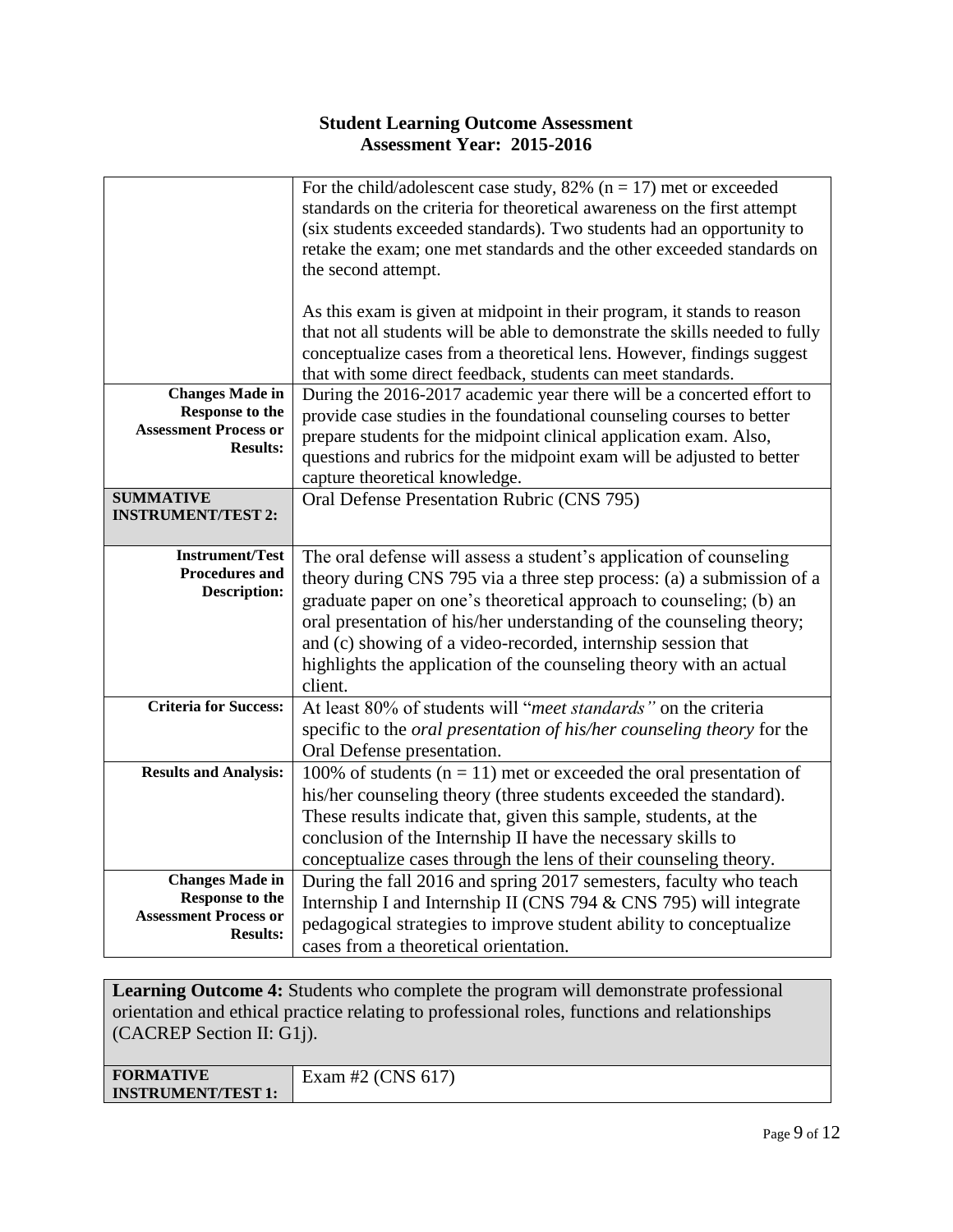| <b>Instrument/Test</b>                          | Midway through the semester, students' understanding of the            |
|-------------------------------------------------|------------------------------------------------------------------------|
| Procedures and                                  | counseling profession, preparation standards, and service will be      |
| <b>Description:</b>                             | assessed via Exam #2 in CNS 617.                                       |
| <b>Criteria for Success:</b>                    | At least 90% of the students will meet the outcome criteria on this    |
|                                                 | exam.                                                                  |
| <b>Results and Analysis:</b>                    | During the fall 2015 semester, 10 students were enrolled in CNS        |
|                                                 | 617. The following scores demonstrate the breakdown for Exam #2:       |
|                                                 | Exceeds standards - 40%                                                |
|                                                 | Meets standards - 30%                                                  |
|                                                 | Developing standards - 10%                                             |
|                                                 | Did not meet standards $-20\%$                                         |
|                                                 | Results indicate that most students in the sample are developing their |
|                                                 | understanding of the counseling profession by midterm. However, 3      |
|                                                 | of the 10 students did not meet the standard.                          |
| <b>Changes Made in</b>                          | As this assessment report marks the second year where 90% of           |
| <b>Response to the</b>                          | students failed to meet the outcome criteria, the counseling program   |
| <b>Assessment Process or</b><br><b>Results:</b> | revised the criteria for success to "At least 80% of the students will |
|                                                 | meet the outcome criteria on this exam."                               |
| <b>FORMATIVE</b>                                | Case Study Assignment/Rubric (CNS 617)                                 |
| <b>INSTRUMENT/TEST 2:</b>                       |                                                                        |
| <b>Instrument/Test</b>                          | Student knowledge and understanding of ethical issues in counseling    |
| <b>Procedures and</b>                           | will be measured by evaluating a case study assignment in CNS 617,     |
| <b>Description:</b>                             | Introduction to Counseling. Data are collected through in-class        |
|                                                 | assessments and graded with a rubric based on the CACREP               |
|                                                 | standards for professional orientation and ethics. The rubric          |
|                                                 | describes skill level that "exceeds standards," "meets standards,"     |
|                                                 | "developing standards," or "does not meet standards."                  |
| <b>Criteria for Success:</b>                    | At least 80% of students will "meet standards" for professional        |
|                                                 | orientation and ethics.                                                |
| <b>Results and Analysis:</b>                    | During the fall 2015 semester, 10 students were enrolled in CNS        |
|                                                 | 617. The following scores demonstrate the breakdown for the CNS        |
|                                                 | 617 case study assignment:                                             |
|                                                 | Exceeds standards $-60\%$                                              |
|                                                 | Developing standards $-40\%$                                           |
|                                                 |                                                                        |
|                                                 | Results indicate that students in this sample possessed a solid        |
|                                                 | understanding of ethics by the end of the semester.                    |
| <b>Changes Made in</b>                          | When comparing 2014-2015 results to the 2015-2016 results, it          |
| <b>Response to the</b>                          | seems that scores on the case study assignment increased. The          |
| <b>Assessment Process or</b><br><b>Results:</b> | counseling program will revisit aspects of the assessment/outcome to   |
|                                                 |                                                                        |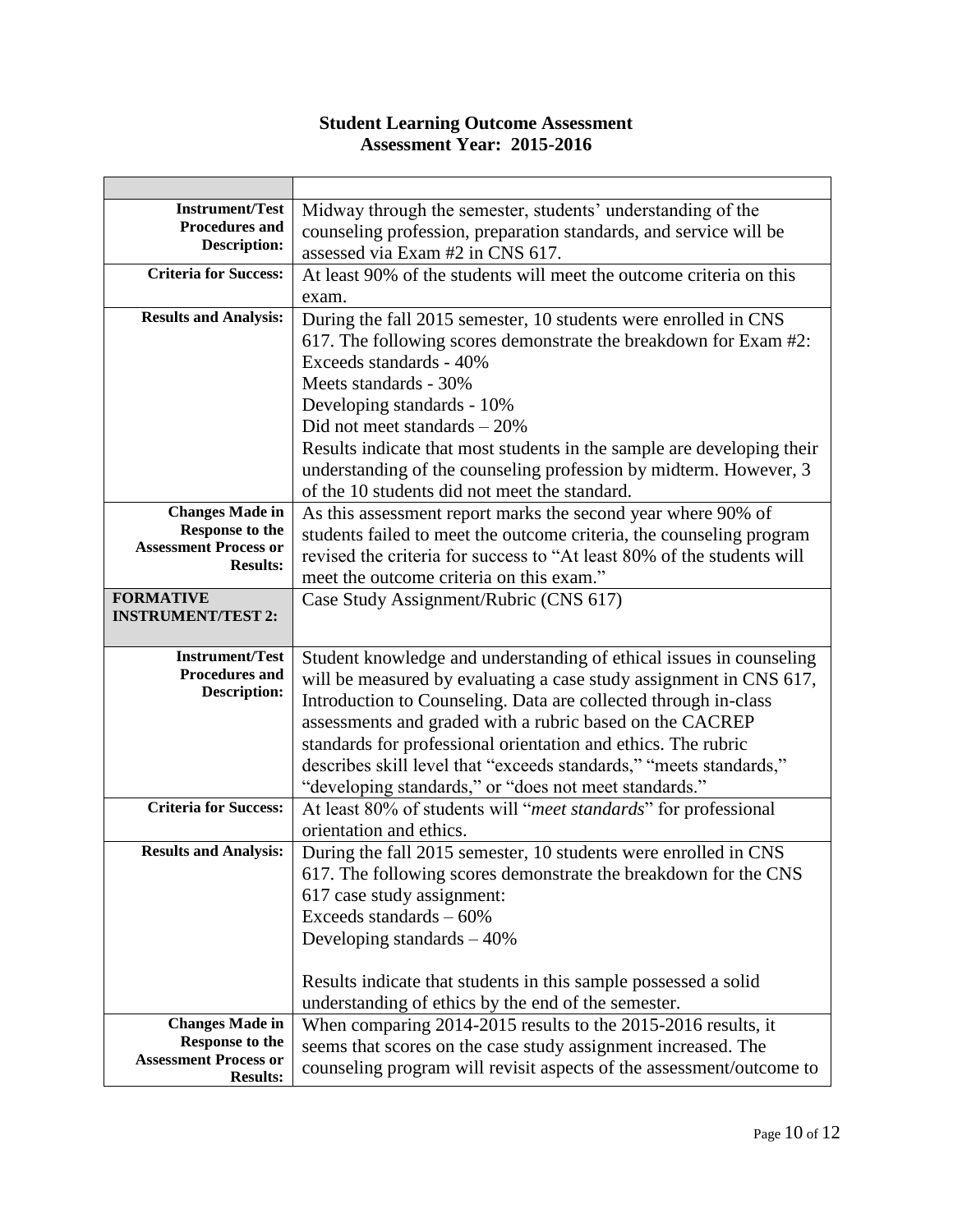|                                               | ensure that students maintain progression with regards to overall          |
|-----------------------------------------------|----------------------------------------------------------------------------|
|                                               | understanding of professional and ethical issues.                          |
| <b>SUMMATIVE</b>                              | Midpoint Clinical Application Exam Rubric (taken after completing          |
| <b>INSTRUMENT/TEST 1:</b>                     | 30 credit hours & when in the semester of or after taking CNS 790;         |
|                                               | however, this exam assess the mastery level of foundational                |
|                                               | counseling knowledge, which is required prior to the internship            |
|                                               | experience)                                                                |
| <b>Instrument/Test</b>                        | The Midpoint Clinical Application Exam is a written exam that consists     |
| <b>Procedures and</b>                         | of two case studies that will assess student understanding of              |
| <b>Description:</b>                           |                                                                            |
|                                               | foundational counseling principles (i.e., building clinical relationships, |
|                                               | multicultural awareness, theoretical awareness, and ethical and            |
|                                               | professional understanding). The Midpoint Clinical Application             |
|                                               | Exam is read independently and anonymously by a minimum of two             |
|                                               | counseling program faculty readers. Evaluation is based on (a)             |
|                                               | organizational ability, (b) demonstrated knowledge of relevant             |
|                                               | literature, (c) conceptual understanding, (d) ability to defend a given    |
|                                               | position, (e) clarity of presentation, and (f) CACREP standards.           |
| <b>Criteria for Success:</b>                  | At least 80% of students will "meet standards" on the criteria             |
|                                               | specific to ethical and professional understanding on the Midpoint         |
|                                               | Clinical Application Exam.                                                 |
| <b>Results and Analysis:</b>                  | For the adult case study, 94% ( $n = 17$ ) met or exceeded standards on    |
|                                               | the criteria for ethical and professional understanding on the first       |
|                                               | attempt (five students exceeded standards).                                |
|                                               |                                                                            |
|                                               | For the child/adolescent case study, 100% ( $n = 17$ ) met or exceeded     |
|                                               | standards on the criteria for ethical and professional understanding       |
|                                               | on the first attempt (10 students exceeded standards).                     |
|                                               |                                                                            |
|                                               | Results from this portion of the exam continue to indicate that            |
|                                               | students are well versed in demonstrating ethical and professional         |
|                                               | understanding at midpoint in the program.                                  |
| <b>Changes Made in</b>                        | During the 2016-2017 academic year there will be a concerted effort        |
| Response to the                               | to provide case studies in the foundational counseling courses to          |
| <b>Assessment Process or</b>                  | better prepare students for the midpoint clinical application exam.        |
| <b>Results:</b>                               |                                                                            |
|                                               | Furthermore, questions and rubrics will be adjusted to better capture      |
|                                               | professional and ethical understanding.                                    |
| <b>SUMMATIVE</b><br><b>INSTRUMENT/TEST 2:</b> | Counselor Preparation Comprehensive Examination (CPCE; taken               |
|                                               | in the last semester or the semester prior to graduation)                  |
| <b>Instrument/Test</b>                        | Students will answer 16 professional orientation and ethics specific       |
| Procedures and                                | questions on a nationally normed comprehensive exam.                       |
| <b>Description:</b>                           |                                                                            |